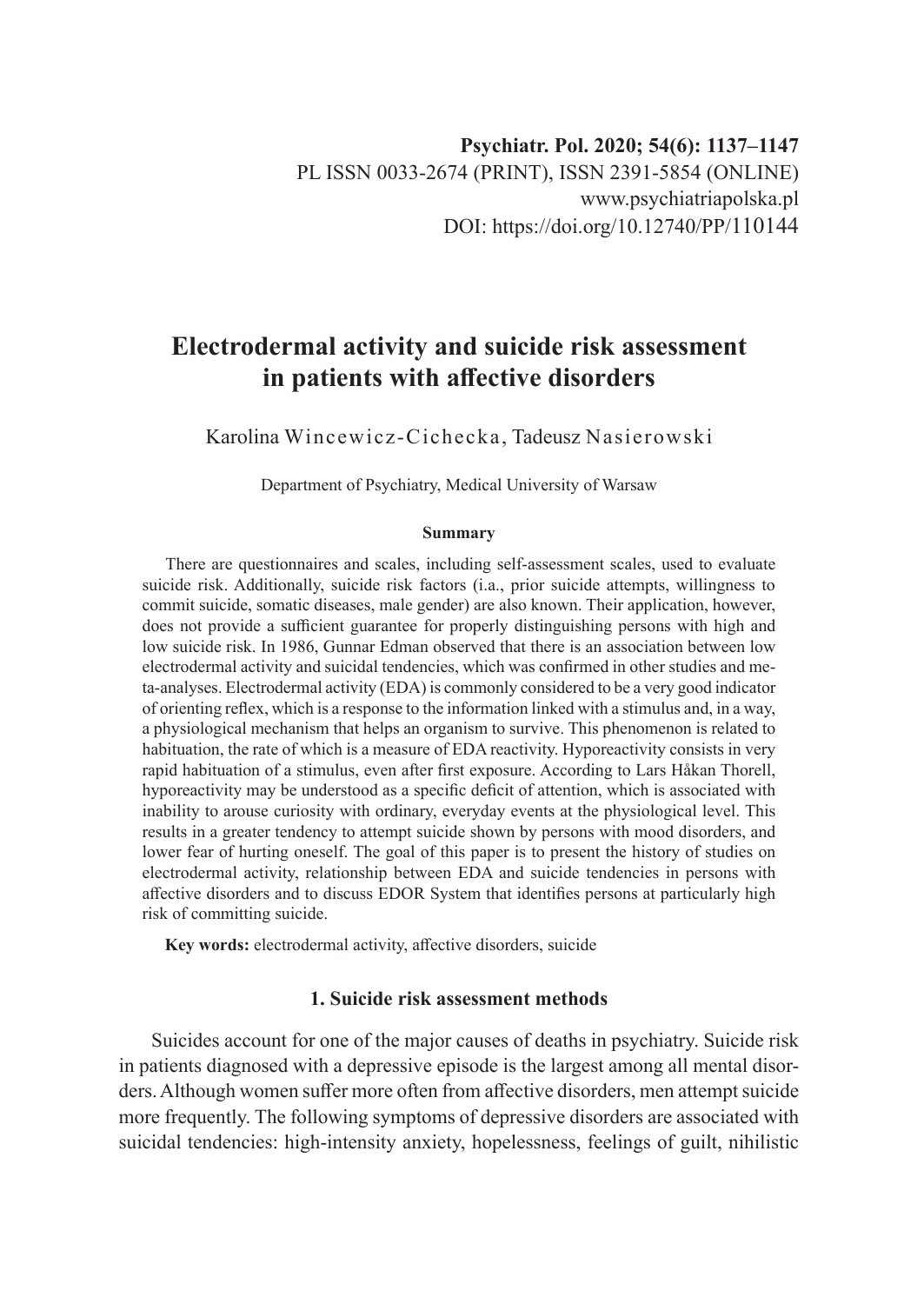delusions, dysphoria, and persistent sleep disturbances. In addition, the following factors significantly increase suicide risk: absence of perceived social support, prior suicide attempts, self-injury, unstable professional situation, occurrence of a traumatic event, somatic illness, and verbalisation of suicidal ideation and tendencies [1].

We can assume that if we could correctly assess the risk of suicide, almost all patients at risk could avoid death. A study of Neuner et al. revealed that merely 3% of patients who attempted suicide were assigned to the high-risk group based on typical suicide risk assessment methods [2]. This fact reflects their very low sensitivity. The National Guideline Clearinghouse recommends the following methods while assessing the suicide risk: clinical history taking, the *Hamilton Rating Scale for Depression* and four scales developed by Beck: *Beck Depression Inventory* (BDI), *Beck Hopelessness Scale* (BHS), *Suicide Intent Scale* (SIS) and *Scale for Suicidal Ideation* (SSI) [3]. These tools applied to assess suicide risk may turn out to be helpful for a clinician, but none of the known scales for suicide risk assessment guarantee its correct estimation. The scales rather assess an attitude towards suicide instead of an actual probability of committing suicide [1]. Furthermore, their downside is that they may taint the answers. Biomarkers of suicide risk provide an alternative for limitations of the suicide risk assessment using questionnaires. Kim and Lee reviewed in detail the studies on biomarkers of suicide risk performed so far. They listed the following factors correlated with such tendencies: low serum cholesterol, low BDNF, serotonin transmission dysfunctions, and non-suppression in the dexamethasone suppression test [4]. The authors concluded that so far no one has found at least one highly sensitive factor and the ones currently being used are correlated and often have an additive effect on one another. Therefore, it is necessary to develop a new objective method for identifying persons at particular risk of committing suicide. The aim of this article is to present theoretical background and current studies on using electrodermal activity as a possible biomarker of suicide risk.

#### **2. Electrodermal activity and orienting reflex**

Eccrine sweat glands that perform thermoregulatory functions are able to strongly react to mental stimuli. Numerous authors claim that glands on palms and feet are able to react primarily to mental stimuli, but their thermoregulatory functions start to prevail only in relatively high temperatures that exceed 30ºC. Electrodermal activity (EDA) shows changes in electrical conductance of the skin and is considered as an indicator of changes in the sympathetic part of the autonomic nervous system. The ventromedial prefrontal cortex is responsible for its modulation [5]. EDA can be tested using two methods: exosomatic and endosomatic. The exosomatic method consists in measurements of skin resistance or its conductance when the current generated by an external source passes through it. Active resistance, or skin resistance level (SRL), and active conductance, or skin conductance level (SCL), are measured using direct current.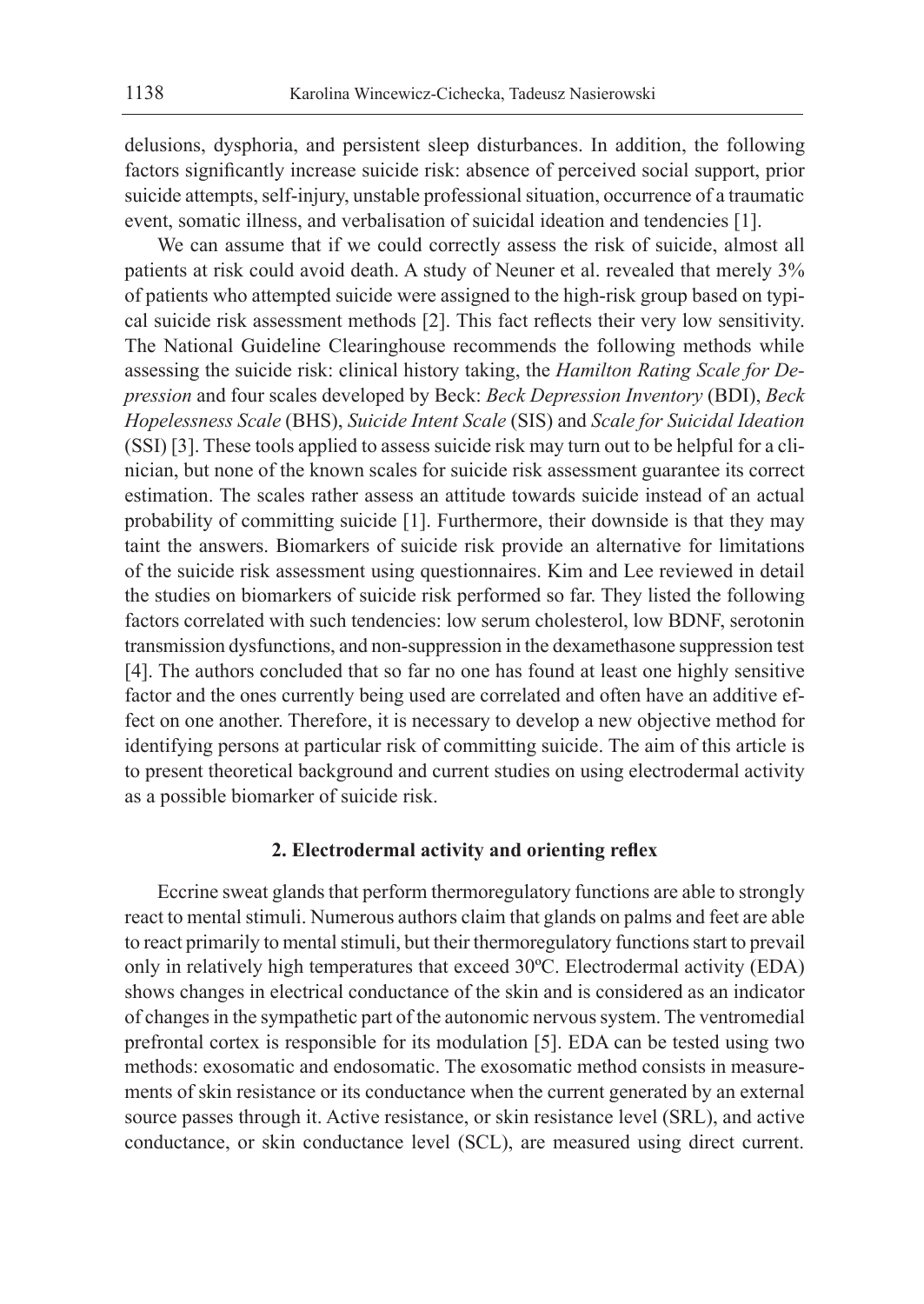The endosomatic technique, in turn, involves measurements of differences in potentials between two separate skin areas. There is a positive and very high correlation between skin conductance level and number of active sweat glands, but no correlation between this SCL and amount of sweat on the skin has been determined [6]. Two types of EDA can be distinguished, i.e. tonic activity (relatively constant level or slow spontaneous changes in its activity) and phasic activity (responses to various stimuli). In measurements of phasic activity, amplitude, latency, rise and drop time, and habituation are taken into account [7, 8].

Studies conducted so far indicate that electrodermal response is a very good indicator of orienting reflex (OR), understood as a body's response to new stimulus or change of a stimulus. Stimulus intensity as well as its meaning for the recipient play a significant role in triggering this reflex – the greater the informative content of a stimulus, the larger the orienting reflex that should be triggered [9]. The same stimulus appearing over and over again leads to reduction or disappearance of the orienting reflex, i.e. habituation. Habituation takes place when no electrodermal response occurs after three subsequent exposures to the same stimulus. In contrast, a change in the stimulus parameters results in OR recovery, i.e. dishabituation. The orienting reflex itself does not need to be learnt, while habituation is one of its most elementary forms. Reactive EDA, hyporeactive EDA (habituation after three stimuli), EDA at the limit and hyperreactive EDA can be distinguished depending on habituation rate.

EDA may be triggered by stimuli related to any sense. These stimuli do not need to be strong. Skin conductance ranges from low during sleep to very high, e.g. when a person experiences very strong emotions. Numerous studies demonstrated a relationship between reduced SCL and induced pleasant emotions, e.g. satisfaction (described as self-satisfaction, being relaxed and calm) and sense of security. Unpleasant emotions, such as anger, anxiety, fear and disgust are associated with increasing SCL [10]. The relationship between EDA and personality traits is not clear – extraversion and introversion differ from each other rather in phasic stimulation than in tonic one, in particular if sudden protective inhibition must take place in laboratory setting [11].

The following factors have an impact on electrodermal activity: individual differences (age, race, menstrual cycle), movements of studied person during measurement, condition of tested skin and room temperature. Furthermore, constant intake of caffeine and stimulants increases conductance, whereas a single application results in growing amplitude and decreasing habituation [7]. Changes in this respect often substantially modify EDA. Therefore, the test procedure should be standardized and a decision should be made e.g. as far as hand washing or the same room temperature are concerned [12, 13].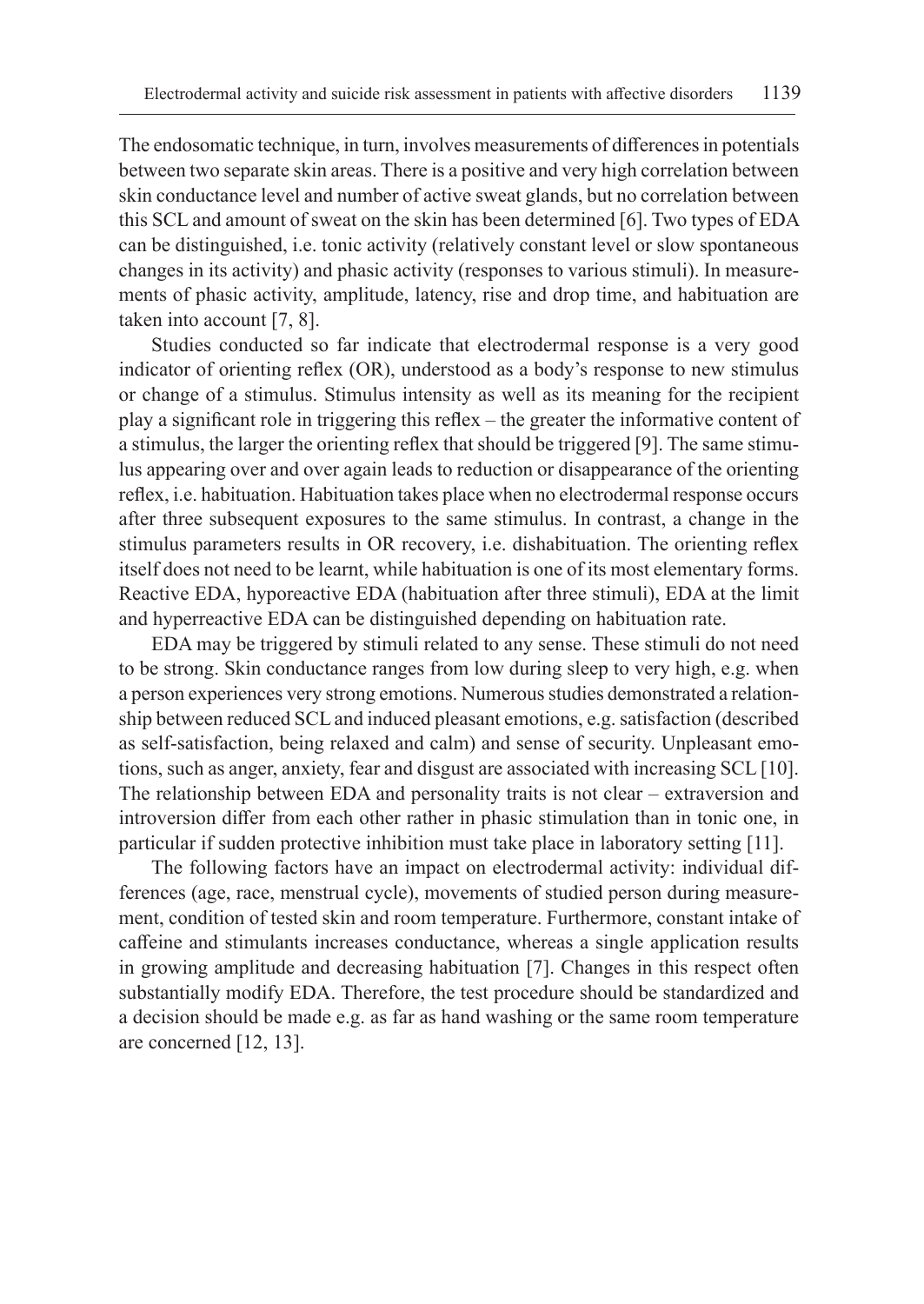## **3. History of studies on electrodermal activity and orienting reflex**

The first observations of the relationship between mental factors and electrodermal activity were made in the second half of the 19th century. They are usually attributed to Marie Gabriel Romain Vigouroux (1831-1911), who examined tension on palms using a galvanometer and noted that it changed under influence of hand movement. In further experiments he incorporated a source of direct current in the circuit consisting of hands and electrodes and measured skin resistance. He found out that changes in skin resistance take place in parallel to various physiological conditions and concluded that EDA may be successfully used as a diagnostic method of mental changes [14].

Charles Féré (1852-1907) is another person who had contributed to broadening of knowledge about EDA. He proved that skin resistance to generated electric current is variable and depends on the emotional state of the person studied and on the stimuli presented to this person. He was interested in involuntary movements during hypnosis or hysteria. Féré is believed to be the discoverer of the galvanic skin response, i.e. transient change of skin resistance caused by external stimulus (e.g. noise) or internal stimulus (thoughts, emotions) [15, 16].

In turn, Ivan Tarchanoff (Russian: Iwan Romanowicz Tarchanow or Georgian: Ivane Tarkhnishvili) (1846-1908) investigated physiological mechanisms responsible for regulating skin conductance. He concluded that skin conductance is dependent upon activity of innervated sweat glands. Tarchanoff was the first to use the endosomatic method to measure EDA as opposed to Vigouroux and Féré, who applied the exosomatic method [17].

In 1906 Otto Veraguth (1870-1944) coined the term "galvanic psychophysical reflex" (2 years later he changed it into "psycho-galvanic reflex"). He defined it as a vegetative response of affective nature that is expressed as changing electrical resistance of the skin [18]. Vigouroux, however, was the first one to study this phenomenon. The term introduced by Veraguth had been used in source literature for a very long time. Currently the term "galvanic skin response" is being used.

The concept of orienting response (OR) stems from observations on classical conditioning made by Ivan Petrovich Pavlov (1849-1936). He noted that a sudden competitive stimulus may lead to no response to the conditional stimulus with concomitant focus of the entire body on this stimulus. Pavlov claimed that the role of the orienting response was to draw attention to all what is new and essential for survival [19].

These observations were continued by Eugene Nikolayevich Sokolov (1920-2008), who described specific elements of this response. He distinguished adaptive response (AR), the goal of which is to make the organism adapted to a stimulus and which is dependent on its strength (sensitivity of the sensory system will increase if stimulus strength is low and *vice versa*) and defensive response (DR), the aim of which is to inhibit a given stimulus if the sensory system is overloaded [9]. DR does not undergo habituation. Furthermore, Sokolov proposed a neuronal model of orienting response, ac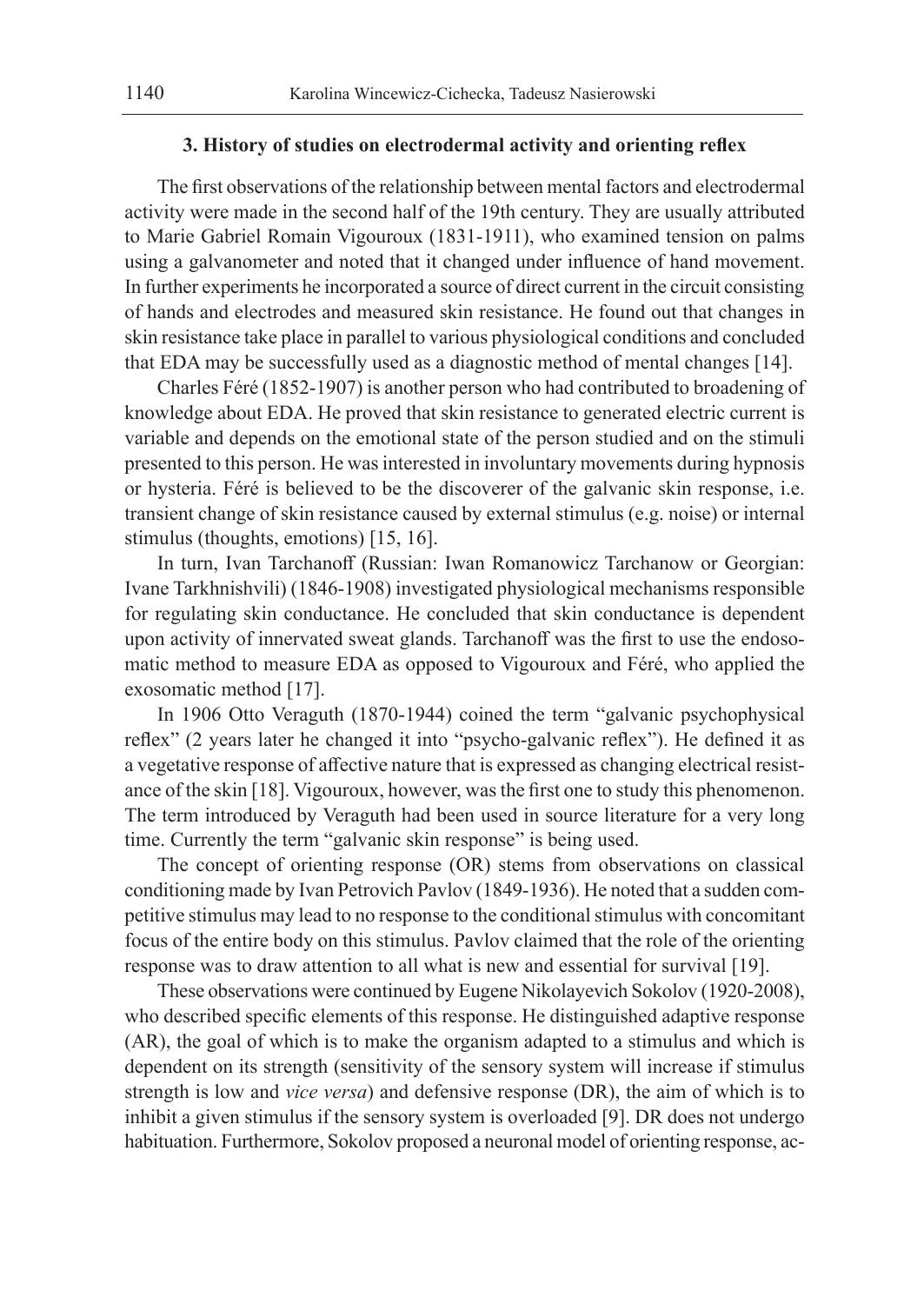cording to which OR results from lack of agreement between a stimulus and its neuronal model that was established as a consequence of prior exposure to this stimulus [20].

The study of neuronal OR correlates revealed a particular class of neurons, the socalled "novelty-sensitive neurons", that responded to the first presentation of stimuli. They were discovered in the 1960s by Herbert H. Jasper (1906-1999). It turned out that they are located in different brain structures. They were studied by Olga Sergejewna Winogradowa (1929-2001). In 1969 Winogradowa established laboratory researching of systemic organisation of neurons. She mainly focused on the role of limbic neurons (located mainly in hippocampus) in processing new significant information. She concluded that the hippocampus plays a decisive role in OR mechanisms for sensory stimuli and acts as a comparator determining whether incoming information will be stored in memory (if they are new) or ignored (if they were already recorded) [21-25].

# **4. Relationship between electrodermal activity, orienting response and suicide risk**

In the '70s Richard F. Thompson and Philip M. Groves developed a dual-process theory of habituation which distinguishes between two systems. The first one is responsible for generating a relationship between a stimulus and response to it in the central nervous system, resulting in reduced response, i.e. habituation. The second one is responsible for the overall reactivity of an organism, leading to increased response, i.e. sensitization. Both systems can act separately, but response to a stimulus is an interaction between both of them – strength of response is a result of interaction between habituation and sensitization [26, 27].

In 1986 Gunnar Edman was the first one to observe that there is an association between low electrodermal activity and suicidal tendencies [28]. In the following years, his observation was confirmed in other studies and meta-analyses [29-32]. The study of Thorell conducted in 2013 enrolled 783 hospitalised patients diagnosed with depressive episode [30]. This was a follow-up study (the subjects were contacted from one year to five years later). Out of the 36 recorded suicides, 6 suicides were committed by patients with a reactive eletrodermal system, while 30 of them were committed by persons with a hyporeactive electrodermal system. The study of Iacono et al. [32] revealed that patients with a depressive episode and bipolar affective disorder in remission have significantly lower EDA results than the control group (without affective disorders). Also based on other studies it can be concluded that patients with depression exhibit lower EDA than persons without depression [33-36].

According to Thorell's concept, tests of electrodermal activity can detect neuropsychological dysfunction that was previously unknown and is independent of the depressive state. It is caused by biological factors (e.g. stress with high levels of corticosteroids, genetic predisposition) and specific psychological factors (e.g. learned helplessness, trauma in childhood) [29, 30]. Neurons associated with it are located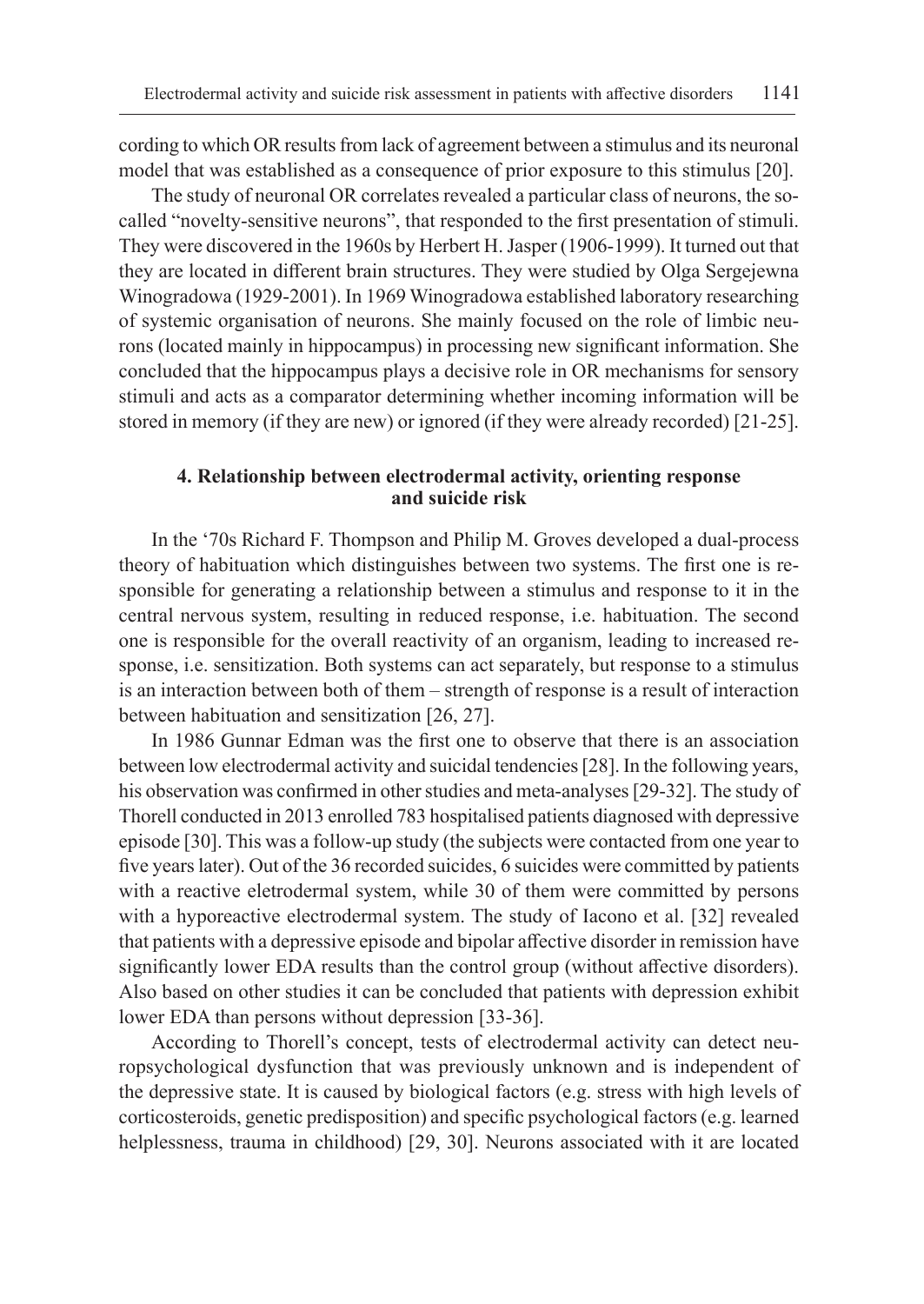in the CA3 region of the hippocampus. This dysfunction is reflected by a reduced concentration of BDNF. It results in decreased ability to detect new things. Persons with lowered activity of the electrodermal system habituate stimuli very rapidly. The first response to a stimulus in such persons is the same as in persons with normal electrodermal activity, but afterwards OR disappears very quickly (even after third exposure to a stimulus and at a maximum after tenth one); in persons with a reactive electrodermal system this happens even after the thirtieth one (after eleventh one on average). In practice, this means that persons with lowered activity of the electrodermal system very rapidly stop responding to repeated external stimuli (decreased natural orienting response), which is why they lose curiosity about and interest in neutral everyday events and have troubles remembering them. They think in an inflexible and dichotomous manner, and have an overly generalized autobiographical memory. This in turn may increase likelihood of a tendency to perceive life as colourless and invaluable, experience anhedonia and, as a consequence, to greater risk of suicidal ideation and willingness to commit suicide. Thorell also points out that hyporeactivity of the electrodermal system may result in less fear of pain, which may also make a given person eagerer to attempt suicide. Increased hyporeactivity was also noted among persons who inflict self-harm, being one of the predisposing factors for committing suicide. It is also reflected by selection of suicide method. Most frequently this method is violent; it involves hanging, jumping from height, gunshot suicide, jumping under a train or car, or using a sharp/blunt tool [37, 38].

Sarchapione et al. systematically reviewed 77 studies on EDA in terms of its usefulness as a biomarker for depression and suicidal behaviour. As a result of the analyses, the authors concluded that EDA is a reliable sign of depression and an important marker of suicide risk. In addition, the authors are of the opinion that there is preliminary evidence that monitoring of EDA may help differentiate the phases of affective disorders. Patients with slowness of movement, psychotic depression and endogenous depression have lower EDA levels than patients with anxiety, or depression of exogenous origin [29]. Numerous studies reveal that EDA is effective in identifying patients who will commit suicide in the future, but it is not entirely certain if it is possible to distinguish between patients with suicidal thoughts and tendency to realize them from patients without these tendencies based on EDA measurements [30, 39]. Studies performed so far show i.a. that EDA is independent of the severity of depressive episode, duration of depression, medication, sex and age [30]. EDA is also stable during subsequent depressive episodes [29, 30].

The most recent Thorell's study revealed that suicide risk in persons with lowered electrodermal activity is as much as 25 times higher than in persons with normal electrodermal activity. Ten out of 136 patients with affective disorders committed suicide; all of them were hyporeactive in tests of orienting response. Thus, hyporeactivity may be considered as a biomarker of high suicide risk [40].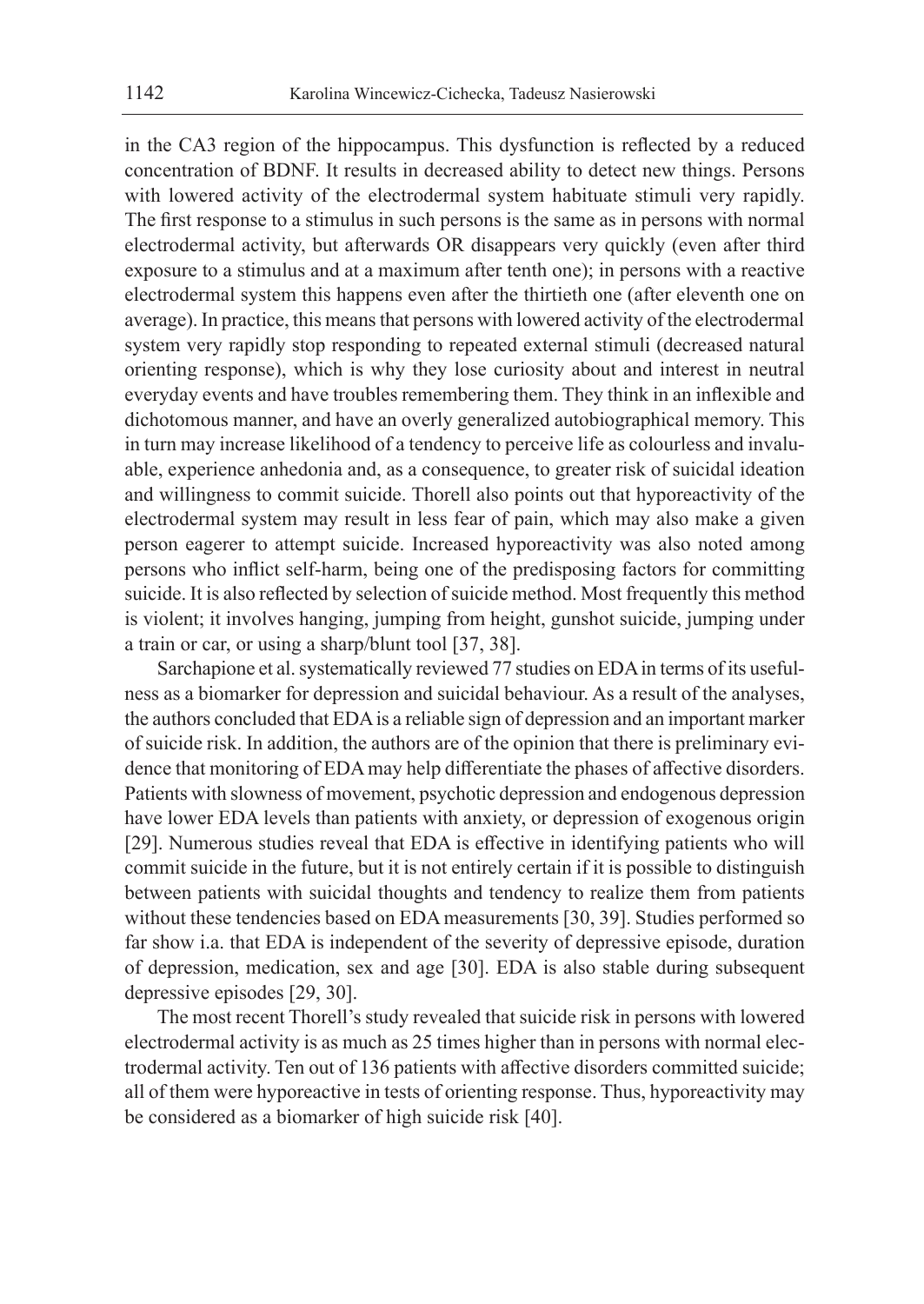## **5. EDOR Test – a new tool to estimate suicide risk**

The EDOR Test measures orienting response. It had been developed and modified for many years by Thorell in the course of his studies carried out at the University of Linköping. In 2014, on its basis, Emotra [company] created a standardised EDOR System which is a diagnostic method for examining patients with depression and measuring their electrical reactivity. In order to ultimately assess efficacy of this tool to identify persons at particular risk of suicidal behaviour, Emotra commenced European multicentre clinical studies on the relationship of EDA with suicidal tendencies in patients suffering from affective disorders. Two Polish centres also participate in the study. So far 1573 persons have been examined.

The EDOR System consists of software installed on a computer with Bluetooth (EDOR Test), devices used to measure orienting response (EDOR Box) with soundproof headphones and cloud (Emotra Cloud). The EDOR Test examines habituation rate related to repeated and neutral auditory stimuli. EDOR is an acronym that was coined by combining expressions "ElectroDermal" (ED) and "Orienting Response" (OR). It is used to identify an extremely hyperactive and an extremely hyporeactive EDA system. EDA responses measured in the test are involuntary and cannot be intentionally triggered, so it is impossible to falsify the test result, which is an additional advantage of this method. The figure below shows the EDOR Box.

There are two electrodes on the device that measure skin conductance. Additionally, sensors used to measure blood volume and pulse have been placed on the smaller electrode. The measurement procedure starts with running the EDOR Test program



Figure 1. **EDOR Box**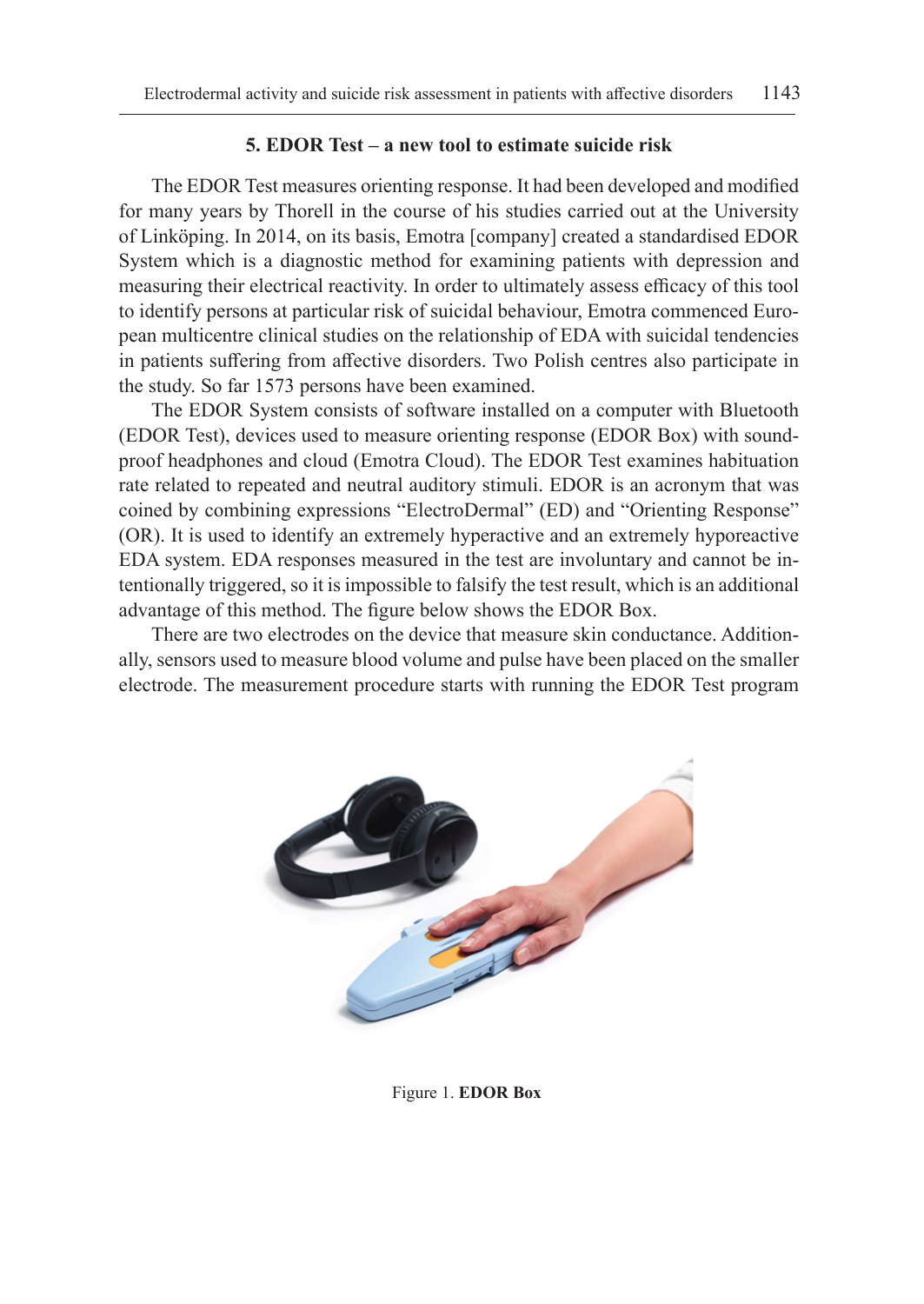installed on a PC, and an interview about possible interfering variables, which include: last alcohol consumption and its amount, medications, smoking, use of stimulants, hearing problems, level of perceived stress, drowsiness level, etc. Afterwards the examined person is given soundproof headphones. The second and third finger of preferably nondominant hand are placed on the device, and the EDOR Box that is connected with PC via Bluetooth is turned on. The measuring room does not have to be soundproof and electronically isolated – it is important to turn mobile off, take care that no one enters the room during the test and that the wall in front of the examined person is empty so that nothing would attract his or her attention. As previously mentioned, sweating level of examined person does not affect test results. The PC has to be connected to the internet, otherwise the EDOR Test will not start. Instructions given by the clinician must be as general as possible, while the person examined should not move, make contact with the clinician, or close eyes for a longer time during the test. Auditory stimuli are presented 5 minutes after the test commences. At that time, sinusoidal tones with frequency of 1 kHz and intensity of 85 or 90 dB above general audible threshold are played for 1 second at intervals from 15 to 80 seconds. The entire test lasts for approx. 25 minutes, 10 minutes of which are spent on interviewing the patient and 15 minutes of which are taken by the test itself. After the test, data are transferred to the computer, sent to the Emotra cloud, analysed by experts in psychophysiology, and sent back. EDA test results are divided into 4 categories:

- hyporeactive (OR does not takes place or habituation is very rapid at a maximum after third exposure to auditory stimulus);
- at the limit of hyporeactivity;
- reactive:
- hyperreactive (habituation of auditory stimuli does not take place).

Results should be provided as fast as possible to a person with a hyporeactive electrodermal system. In connection to powerful arguments supporting the relationship between EDA and suicidal tendencies, such person should be given particular care, starting from a detailed discussion about the results and finishing with in-depth psychoeducation.

# **6. Conclusions**

Electrodermal activity appears to be a reliable marker of suicidal behaviour among patients suffering from affective disorders. The testing method described above is fast and simple to perform, and the obtained results are objective, which undoubtedly is an advantage. Nevertheless, further studies are required to validate EDA as an objective method for identifying persons at particular risk of committing suicide.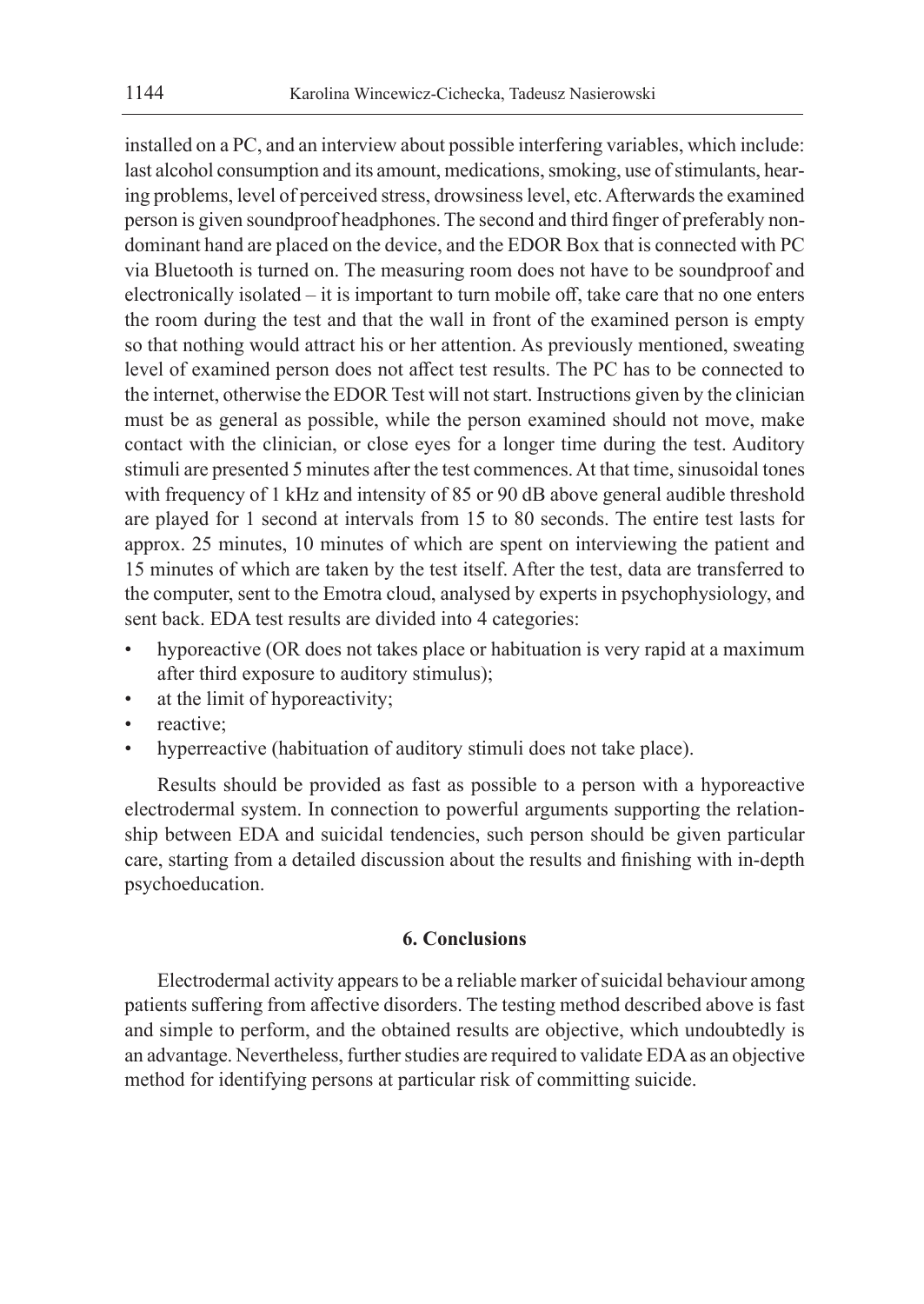#### **References**

- 1. Jarema M. *Czy można ocenić ryzyko samobójstwa?* Psychiatr. Pol. 2018; 52(1): 7–19.
- 2. Neuner T, Schmid R, Wolfersdorf M, Spiessl H. *Predicting inpatient suicides and suicide attempts by using clinical routine data?* Gen. Hosp. Psychiatry 2008; 30(4): 324–330.
- 3. National Guideline Clearinghouse. *Clinical practice guideline for the prevention and treatment of suicidal behavior.* Rockville, MD: Agency for Healthcare Research and Quality. www.guideline. gov/content.aspx?id=48046&search=suicide+ideation (retrieved: 1.10.2020).
- 4. Kim S, Lee KU. *Research on potential biomarker correlates for suicidal behavior: A review.* Asia Pac. Psychiatry 2017; 9(4): e12291. https://doi.org/10.1111/appy.12291.
- 5. Bazarnik A. *Aktywność elektrodermalna w metodzie Biofeedback zastosowanie kliniczne na przykładzie padaczki.* Zeszyty Naukowe Towarzystwa Doktorantów Uniwersytetu Jagiellońskiego. Nauki Ścisłe. 2016; 12: 157–175.
- 6. Thomas PE, Korr JM. *Relationship between sweat gland activity and electrical resistance of skin.* J. Appl. Physiol. 1957; 10(3): 505–510.
- 7. 7. Szelenberger W. *Diagnostyka psychiatryczna: Badania neurofizjologiczne.* In: RybakowskiJ, Pużyński S, Wciórka J. ed. *Psychiatria. Podstawy psychiatrii*, t. 1, 2nd edition. Wrocław: Edra Urban & Partner; 2010. P. 529–530.
- 8. 8. Sosnowski T. *Psychofizjologia.* In: Strelau J. ed. *Psychologia. Podręcznik akademicki.*  Podstawy psychologii, t. 1, 1<sup>st</sup> edition. Sopot: Gdańskie Wydawnictwo Psychologiczne; 1999. P. 171–178.
- 9. 9. Sokolov EN. *The modeling properties of nervous system.* In: Cole MGH, Maltzman I. ed. *A handbook of contemporary Soviet psychology.* New York: Basic Books; 1969. P. 671–704.
- 10. Kreibig SD. *Autonomic nervous system activity in emotion: A review.* Biol. Psychol. 2010; 84(3): 394–421.
- 11. Smith BD. *Extraversion and electrodermal activity. Arousability and the inverted-U.* Pers. Individ. Differ. 1983; 4(4): 411–419.
- 12. Lacey JI, Lacey BC. *The relationship of resting autonomic activity to motor impulsivity.* In: Lacey JI, Lacey BC. ed. *The brain and human behavior.* Baltimore: Williams & Wilkins; 1958. P. 144–209.
- 13. Shaffer F, Combatalade D, Peper E, Meehan ZM. *A guide to cleaner electrodermal activity measurements.* Biofeedback. 2016; 44(2): 90–100.
- 14. Neuman E, Blanton R. *The early history of electrodermal research.* Psychophysiology 1970; 6(4): 453–475.
- 15. Féré Ch. *Note sur les modifications de la tension électrique dans le corps humain.* Comptes Rendus de la Société de Biologie 1888; 5: 28–33.
- 16. Féré Ch. *Note sur les modifications de la resistance sous l'influence des excitations sensorielles et des émotions.* Comptes Rendus de la Société de Biologie 1888; 5: 217–219.
- 17. Tarchanoff J. *Décharges électriques dans la peau de l'homme sous l'influence de l'excitation des organes des sens et de différentes formes d'activité psychique.* Comptes Rendus de la Société de Biologie 1889; 41: 447–451.
- 18. Veraguth O. *Das psychogalvanische Reflexphänomen.* Berlin: Verlag von S. Karger; 1909.
- 19. Pawłow I. *Dwadzieścia lat badań wyższej czynności nerwowej (zachowania się) zwierząt.* Warszawa: PZWL; 1952.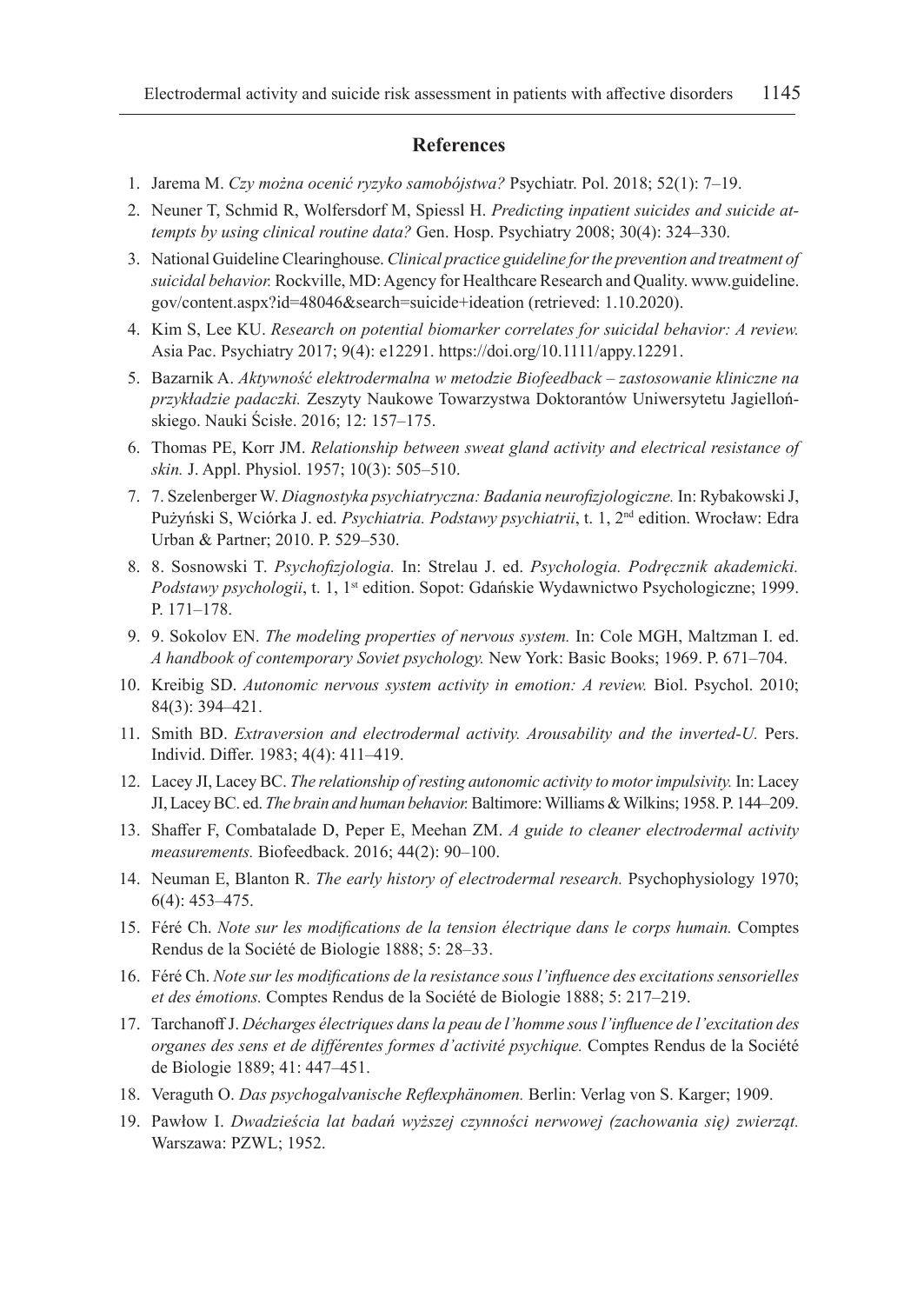- 20. Sokołow EN. *Nejronal'nyie mechanizmy orientirowocznogo powedenija. Neirofiziologiczeskie mechanizmy wnimanija.* Moskwa: Moskowskij Gosudarstwiennyj Uniwersytet; 1979.
- 21. Winogradowa ОS. *Orientirowocznyj refleks i jego nejrofizjologiczeskije mechanizmy.* Moskwa: Izdatiel'stwo Akademii Pedagogiczeskich Nauk SSSR; 1961.
- 22. Sokołow EN, Winogradowa OS. *Nejronnyje mechanizmy orientirowocznogo refleksa.* Moskwa: Izdatiel'stwo Moskowskogo Uniwersiteta; 1970.
- 23. Winogradowa OS. *Gippokamp i pamjat.* Moskwa: Nauka; 1975.
- 24. Vinogradova OS. *Functional organization of the limbic system in the process of registration of information: Facts and hypotheses.* In: Isaakson RL, Pribram KH. ed. *The hippocampus.* New York: Plenum Press; 1984. P. 1–69.
- 25. Skrebickij WG. *Wysszaja nerwnaja dejatel'nost'. Istorija izuczenija orientirowocznogo refleksa.*  Wiestnik Rossijskogo fonda fudamental'nych issledowanij. 2017; 1: 168–173.
- 26. Groves PM, Thompson RF. *Habituation: A dual-process theory.* Psychol. Rev. 1970; 77(5): 419–450.
- 27. Groves PM, Thompson RF. *Dual-process theory of habituation: Neural mechanisms.* In: Peeke HVS, Herz MJ. ed. *Habituation. Behavioral studies and physiological substrates*, Vol. 2. New York: Academic Press; 1973. P. 175–205.
- 28. Edman G, Åsberg M, Levander S, Schalling D. *Skin conductance habituation and cerebrospinal fluid 5-hydroxyindoleatic acid in suicidal patients.* Arch. Gen. Psychiatry 1986; 43(6): 586–592.
- 29. Thorell LH. *Valid electrodermal hyporeactivity for depressive suicidal propensity offers links to cognitive theory.* Acta Psychiatr. Scand. 2009; 119(5): 338–349.
- 30. Thorell LH, Wolfersdorf M, Straub R, Steyer J, Hodgkinson S, Kaschka WP et al. *Electrodermal hyporeactivity as a trait marker for suicidal propensity in uni – and bipolar depression.* J. Psychiatr. Res. 2013; 47(12): 1925–1931.
- 31. Jandl M, Steyer J, Kaschka WP. *Suicide risk markers in major depressive disorder: A study of electrodermal activity and event-related potentials.* J. Affect. Disord. 2010; 123(1–3): 138–149.
- 32. Iacono WG, Peloquin LJ, Lykken DT, Haroian KP, Valentine RH, Tuason VB. *Electrodermal activity in euthymic patients with affective disorders: One-year retest stability and the effects of stimulus intensity and significance.* J. Abnorm. Psychol. 1984; 93(3): 304–311.
- 33. Thorell LH, Kjellman BF, d'Elia G. *Electrodermal activity in antidepressant medicated and unmedicated depressive patients and in matched healthy subjects.* Acta Psychiatr. Scand. 1987; 76(6): 684–692.
- 34. Carney RM, Hong BA, Kulkarni S, Kapila A. *A comparison of EMG and SCL in normal and depressed subjects.* Pavlov. J. Biol. Scie. 1981; 16(4): 212–216.
- 35. Ward NG, Doerr HO. *Skin conductance: A potentially sensitive and specific marker for depression.* J. Nerv. Ment. Dis. 1986; 174(9): 553–559.
- 36. Miquel M, Fuentes I, Garcia-Merita M, Rojo L. *Habituation and sensitization processes in depressive disorders.* Psychopathology 1999; 32(1): 35–42.
- 37. Wolfersdorf M, Straub R, Barg T, Keller F, Kaschka WP. *Depressed inpatients, electrodermal reactivity, and suicide – A study about psychophysiology of suicidal behavior.* Arch. Suicide Res. 1999; 5(1): 1–10.
- 38. Keller F, Wolfersdorf M, Straub R, Hole G. *Suicidal behaviour and electrodermal activity in depressive inpatients.* Acta Psychiatr. Scand. 1991; 83(5): 324–328.